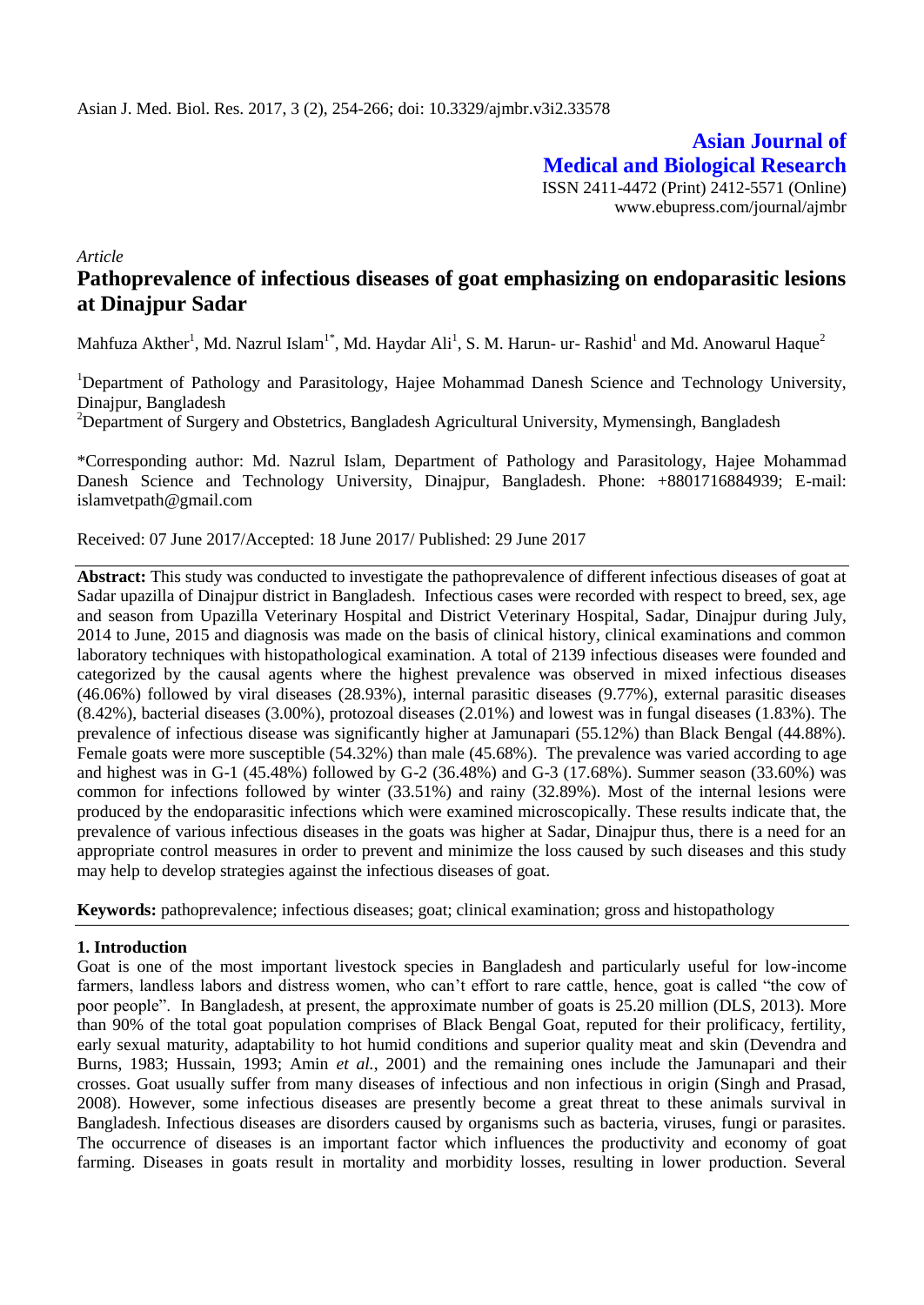studies (Paliwal *et al.,* 1978; Krishna *et al*., 1979; Chauhan *et al.,* 1982; Chatterjee and Dey, 1992) have shown that on an average 20 % of kids and 10 % of adult goats die each year.

Although, different studies have been carried out in various part of Bangladesh, but limited attempt have been taken to study the prevalence of infectious diseases in Dinajpur district. However, over the last some decades, there are tremendous changes in the climates, life styles of people and husbandry practices of livestock all over the Bangladesh. Considering these facts, present study was undertaken to study the prevalence of different infectious diseases of goats in Dinajpur district along with variation in different breed, their sex and environmental factors and line out the gross lesions of different organs with the merit of individual diseases with histopathology of affected organs collected from suspected goat with endoparasitic diseases.

## **2. Materials and Methods**

## **2.1. Study area and period**

The throughout investigation of goat diseases were performed in Sadar Upazilla and the detailed laboratory examination were carried out in the Department of Pathology and Parasitology under the Faculty of Veterinary and Animal Science (VAS) of HSTU, Dinajpur, Bangladesh during the period of July, 2014 to June, 2015.

## **2.2. Sampling and data processing**

During this study period a total of 2,139 goats of different breed, sex and age were included in this study. The affected goats were recorded, organized under groups and seasons. Collected data were systematically arranged and analyzed statistically by using Statistical Package for Social Science (SPSS) software 17.0 version (T- test and Chi-square test).

## **2.3. Clinical examination**

The general clinical findings are noted during submitting and registration in patient register for diagnosis and treatment purposes. The characteristic clinical features were recorded during the physical visit and the farmers and owner complains were also emphasized. Examination of different parts and systems of the body of sick animals were performed by using the procedure of palpation, percussion, auscultation, needle puncture and walking of animals.

## **2.4. Coprological examination**

Coprological examination was performed making a direct smear in glass slide and examined under microscope using various objects.

## **2.5. Pathological Examination**

The dead goats were received for necropsy findings using a standard method. Gross morbid lesions were recorded and the samples of affected organs were collected carefully, preserved at 10% formaline, processed for histopatholgical examination (Luna, 1968) and stained with H&E stain with a standard method. The slides were examined under microscope and findings were recorded carefully (Luna, 1968).

## **2.6. Diagnosis of diseases**

The diseases of goats were diagnosed basically based on interlinked epidemiological factors (breed, sex, age and season), general clinical findings, coprologic and pathologic features during examination.

## **3. Results**

## **3.1. Epidemiological Findings**

Table1 have shown that, the infectious diseases found throughout the study were categorized according to the causal agents into viral, bacterial, protozoal, fungal, external parasitic, internal parasitic and mixed infectious diseases and the highest prevalence was observed in mixed infectious diseases (46.06%) followed by viral diseases (28.93%), internal parasitic diseases (9.77%), external parasitic diseases (8.42%), bacterial diseases (3.00%), protozoal diseases (2.01%) and lowest was in fungal diseases (1.83%). PPR (28.56%) was most commonly founded infection among the viral diseases. In bacterial diseases prevalence of infectious arthritis was (1.50%) was higher than others. In the category of fungal infection, dermatophytosis (1.83%) was common. Under the protozoal infection (1.59%) cases of coccidiosis was founded, among a large number of external parasitic diseases (5.75%) cases of lice infestation which was higher and from internal parasitic diseases the higher prevalence was in mixed internal helminth (9.12%). In the mixed infectious diseases (17.67%) cases of upper respiratory tract infection was most common.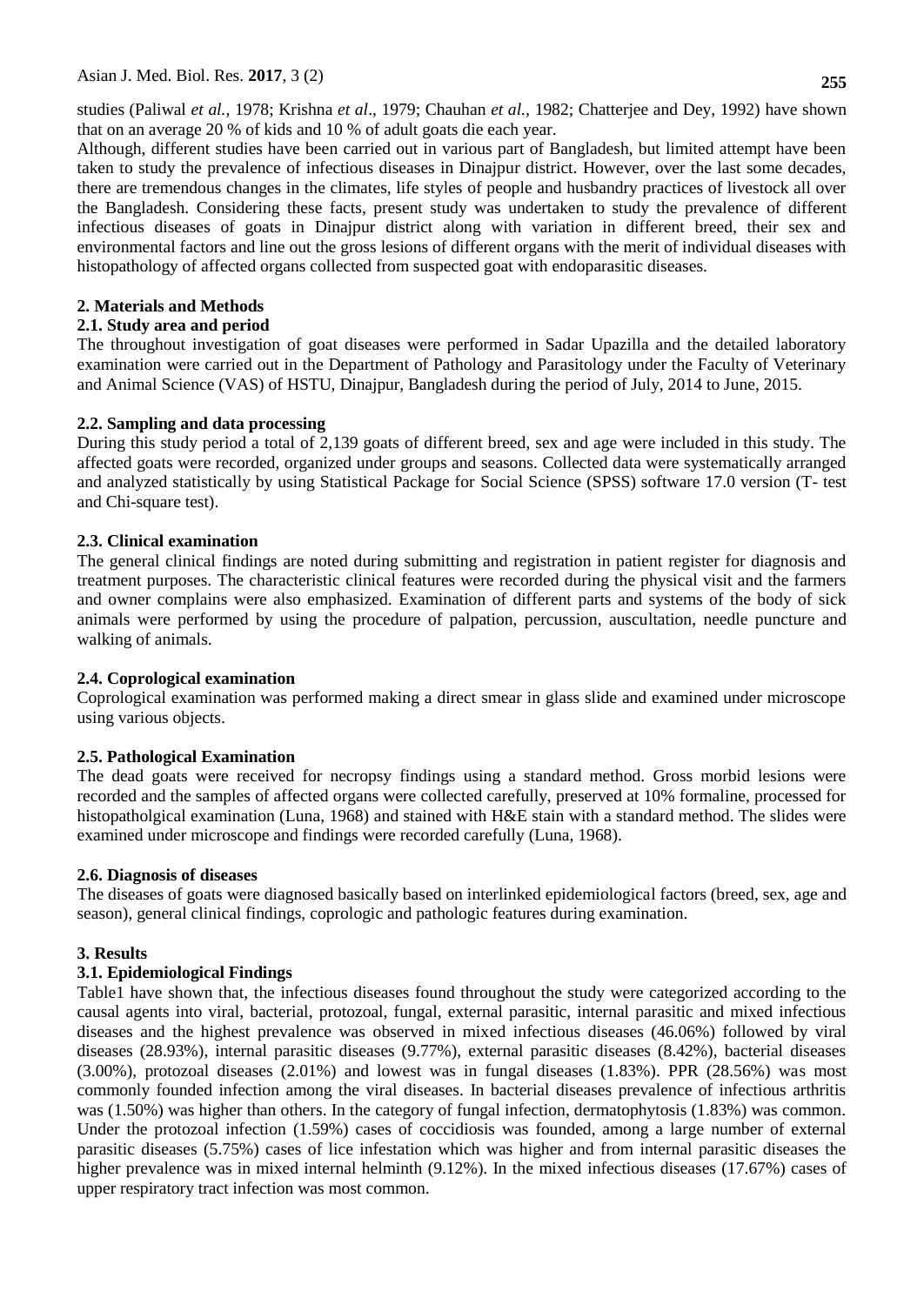Overall prevalence of infectious diseases of goat was statistically higher in Jamunapari (55.12%) than the Black Bengal (44.88%). In most of the cases like viral diseases, bacterial diseases, protozoal infection, external parasitic Diseases, internal parasitic diseases and mixed infectious diseases commonly higher in Jamunapari breed (16.22%, *1.97%,* 1.21%, 5.47%, 5.24% and 24.36% respectively) than Black Bengal (12.71%, 1.03%, 0.80%, 2.95%, 4.53% and 21.68% respectively) but only the fungal diseases were common in Black Bengal (1.18%) than Jamunapari (0.65%) (Table 2).

The observation throughout the study showed that the overall prevalence of infections was significantly higher in females (54.32%) than male (45.68%). In case of viral infection female (15.34%) were commonly affected than male (13.60%), prevalence was relatively higher in female (1.64%) than male (1.36%) also in bacterial infection. In both external parasitic diseases and internal parasitic diseases, prevalence was higher in female (5.32% and 5.33%) thane male (3.10% and 4.44%) and also the prevalence of mixed infectious diseases was comparatively higher in female (24.73%) than male (21.31%) but only the protozoal diseases were most commonly affected the male (1.40%) than female (0.61%) (Table 3).

Result showed that prevalence of infectious diseases in goats were relatively higher in G-1 i.e. the age group of 0-12 months (45.48%) followed by lower in G-2 aged with 13-24 months (36.84%) and G-3 aged  $>24$  months (17.68%). Viral diseases were relatively higher in G-1(16.03%), followed by G-2 (8.04%) and G-3 (4.86%) and bacterial diseases were also higher in G-1 (1.40%) then G-2 (1.12%) and G-3 (0.48%) like these in protozoal infections, prevalence was relatively higher in G-1 (1.03%) than G-2 (0.84%) and G-3 (0.14%) but prevalence of fungal infection was higher in the G-2 (1.08%) than two other Groups, G-1 (0.61%) and G-2 (0.14%). Prevalence of both external parasitic infestation and internal parasitic infestation was also comparatively higher in G-2 (4.11% and 5.43%) than G-1 (2.81% and 2.28%) and G-3 (1.50% and 2.06%). Mixed infectious diseases were comparatively higher in G-1 (21.32%) than G-2 (16.32%) and G-3 (8.50%) (Table 4).

Season related prevalence of infectious diseases in goats has showed in Table 5 and the result showed that the prevalence of infectious diseases in goats was relatively equal in all the seasons like rainy (32.89%), winter (33.51%) and summer (33.60%). Prevalence of viral diseases were relatively higher in rainy season (10.57%), followed by summer (9.30%) and winter (9.06%) and prevalence of bacterial diseases was also higher in winter (1.31%) followed by rainy (0.94%) and summer (0.75%). In protozoal infections, prevalence was relatively equal in all seasons like in rainy (0.66%), winter (0.65%) and summer (0.70%) but Prevalence of both external parasitic infestations and internal parasitic infestation was comparatively higher in summer (3.74% and 3.69%) than winter (3.18% and 3.51%) and rainy (1.50% and 2.57%) and finally the prevalence of mixed infectious diseases was comparatively higher in rainy season (16.32%) followed by summer (14.95%) and winter (14.77%) (Table 5).

## **3.2.General clinical findings**

## **3.2.1. Viral diseases**

In Pesti des Petits Ruminants (PPR), common clinical findings were high fever, sneezing, coughing, dyspnoea, serous or mucopurulent ocular and nasal discharge, dullness, erosive stomatitis, diphtheretic plaques on oral mucosa, diarrhea mixed with blood and mucus .In Contagious Ecthyma (Sour Mouth) the clinical sign were pastular and scabby lesions on muzzle, nostrils, lips, coronets, ears, anus, vulva, prepuce and sloughing of the affected epidermal layers.

## **3.2.2. Bacterial diseases**

Infectious Arthritis characterized by swelling in one or more joints, lameness, fever, occasional chills. Foot Rot revealed with the clinical signs of lameness with there were elevated body temperature, swelling of the foot, and separation of the skin. In Tetanus common signs were muscle and limbs stiffness, drooping eyelids, lock jaw, erect ears and tail, changed voice and inability to eat or drink, unsteady gait and convulsion. Death with protrusion of tongue.

## **3.2.3. Fungal diseases**

Dermatophytosis (Ringworm) was signed by circular lesions with incomplete alopecia and thickened, flaky, skin with gray/white crust formation in the affected areas.

## **3.2.4. Protozoal diseases**

Coccidiosis was diagnosed by the signs of persistent diarrhea containing blood and mucus with imappetance, weight lose, dehydration, rough hair coat and straining attempt to pass feces Babeiosis was recognized by dark reddish brown urine with high fever, imappetance, dyspnoea, and anaemia.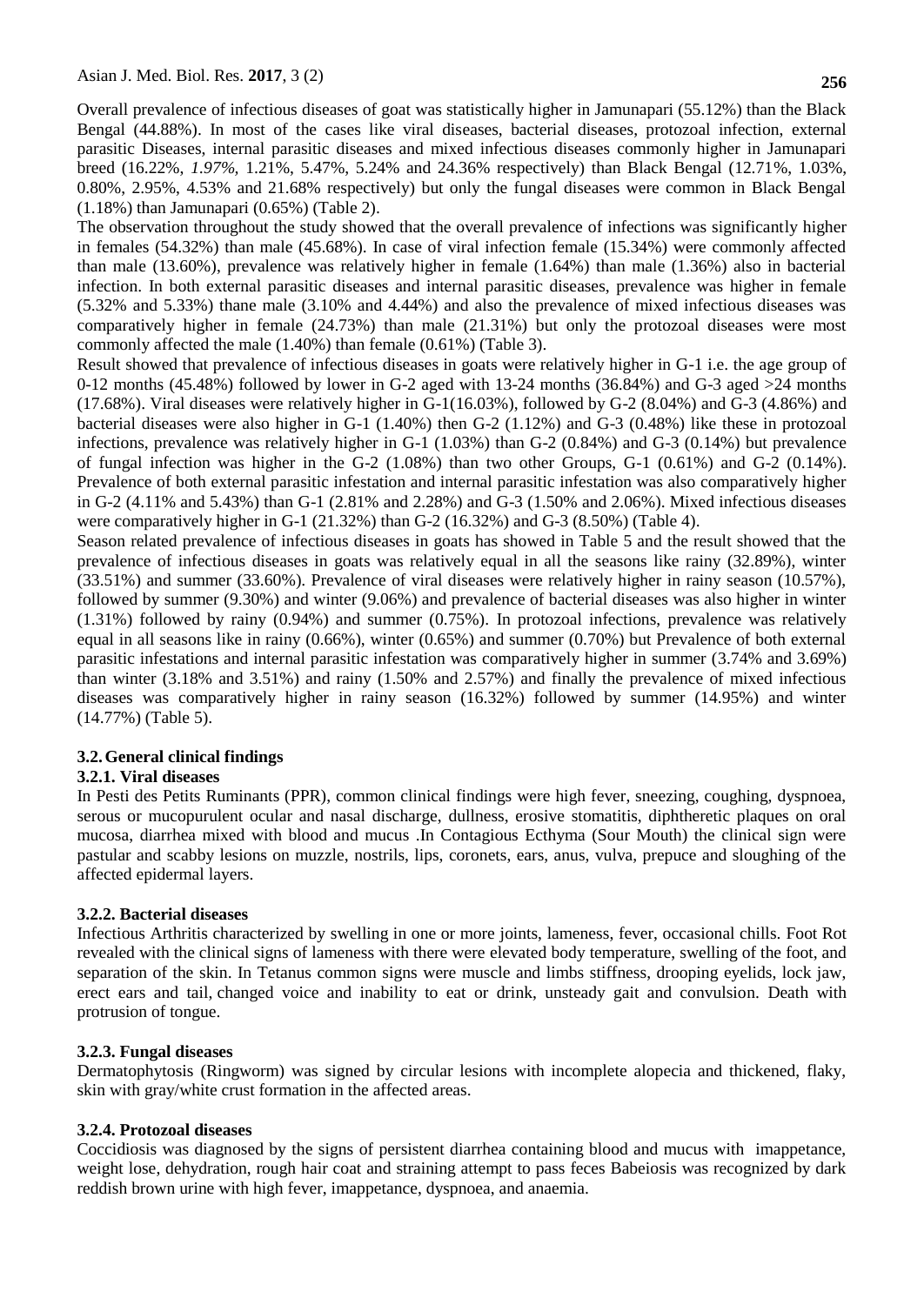| <b>Infectious cases</b>            |                 | <b>Breed</b> | <b>Sex</b>   |             |               | Age            |              |              | <b>Season</b> |                    | <b>Total</b>         |
|------------------------------------|-----------------|--------------|--------------|-------------|---------------|----------------|--------------|--------------|---------------|--------------------|----------------------|
|                                    | J <sub>P</sub>  | $\mathbf{B}$ | <b>Male</b>  | Female      | $0-12$ months | $13-24$ months | $>24$ months | Rainy        | (Jul-Winter   | (Nov-Summer        | $\frac{0}{0}$<br>and |
|                                    |                 |              |              |             | $(G-1)$       | $(G-2)$        | $(G-3)$      | Oct)         | Feb)          | $(\text{mar-Jun})$ | prevalence           |
| Viral diseases                     | 347 $(16.22)^8$ | 272 (12.71)  | 291 (13.60)  | 328 (15.34) | 343 (16.03)   | 172 (8.04)     | 104 (4.86)   | 226 (10.57)  | 174 (9.06)    | 199 (9.30)         | 619 (28.93)          |
| <b>PPR</b>                         | 341(15.94)      | 270(12.62)   | 287(13.41)   | 324(15.15)  | 341 (15.94)   | 170(7.95)      | 100(4.67)    | 226 (10.57)  | 186(8.69)     | 199 (9.30)         | 611 (28.56)          |
| Contagious Echthyma                | 6(0.28)         | 2(0.09)      | 4(0.19)      | 4(0.19)     | 2(0.09)       | 2(0.09)        | 4(0.19)      | 0(0)         | 8 (0.37)      | 0(0)               | 8(0.37)              |
| <b>Bacterial diseases</b>          | 42 (1.97)       | 22(1.03)     | 29(1.36)     | 35(1.64)    | 30(1.40)      | 24(1.12)       | 10(0.48)     | 20(0.94)     | 28(1.31)      | 16(0.75)           | 64(3.00)             |
| <b>Infectious Arthritis</b>        | 21 (0.98)       | 11(0.52)     | 16(0.75)     | 16(0.75)    | 18 (0.84)     | 10(0.47)       | 4(0.19)      | 7(0.33)      | 15(0.70)      | 10(0.47)           | 32(1.50)             |
| Foot rot                           | 13(0.62)        | 3(0.14)      | 7(0.33)      | 9(0.42)     | 4(0.19)       | 8(0.37)        | 4(0.19)      | 10(0.47)     | 6(0.28)       | 0(0)               | 16(0.75)             |
| Tetanus                            | 8(0.37)         | 8(0.37)      | 6(0.28)      | 10(0.47)    | 8(0.37)       | 6(0.28)        | 2(0.10)      | 3(0.14)      | 7(0.33)       | 6(0.28)            | 16(0.75)             |
| <b>Fungal diseases</b>             | 14(0.65)        | 25(1.18)     | 10(0.47)     | 29(1.36)    | 13(0.61)      | 23(1.08)       | 3(0.14)      | 7(0.33)      | 22(1.03)      | 10(0.47)           | 39(1.83)             |
| Dermatophytosis                    | 14(0.65)        | 25(1.18)     | 10(0.47)     | 29(1.36)    | 13(0.61)      | 23(1.08)       | 3(0.14)      | 7(0.33)      | 22(1.03)      | 10(0.47)           | 39(1.83)             |
| <b>Protozoal diseases</b>          | 26(1.21)        | 17(0.80)     | 30(1.40)     | 13(0.61)    | 22(1.03)      | 18 (0.84)      | 3(0.14)      | 14 (0.66)    | 14(0.65)      | 15(0.70)           | 43(2.01)             |
| Coccidiosis                        | 21 (0.98)       | 13(0.61)     | 27(1.26)     | 7(0.33)     | 22(1.03)      | 12(0.56)       | 0(0)         | 13(0.61)     | 12(0.56)      | 9(0.42)            | 34(1.59)             |
| <b>Babesiosis</b>                  | 5(0.23)         | 4(0.19)      | 3(0.14)      | 6(0.28)     | 0(0)          | 6(0.28)        | 3(0.14)      | 1(0.05)      | 2(0.09)       | 6(0.28)            | 9(0.42)              |
| <b>External parasitic Diseases</b> | 117 (5.47)      | (2.95)<br>63 | 66<br>(3.10) | 114(5.32)   | (2.81)<br>60  | 88<br>(4.11)   | 32<br>(1.50) | 32<br>(1.50) | 68 (3.18)     | (3.74)<br>80       | 180<br>(8.42)        |
| Lice infestation                   | 82 (3.83)       | 41 (1.92)    | 39(1.82)     | 84 (3.93)   | 34(1.59)      | 63 (2.95)      | 26(1.21)     | 10(0.47)     | 58 (2.71)     | 55 (2.57)          | 123(5.75)            |
| Scabies /Mange mite                | 16(0.75)        | 11(0.51)     | 13(0.61)     | 14(0.65)    | 16(0.75)      | 10(0.46)       | 1(0.05)      | 7(0.33)      | 9(0.42)       | 11(0.51)           | 27(1.26)             |
| <b>Myasis</b>                      | 12(0.56)        | 7(0.33)      | 11(0.52)     | 8(0.37)     | 9(0.42)       | 7(0.33)        | 3(0.14)      | 5(0.23)      | 0(0)          | 14(0.66)           | 19(0.89)             |
| Mite infestation                   | 4(0.19)         | 3(0.14)      | 2(0.10)      | 5(0.23)     | 1(0.05)       | 5(0.23)        | 1(0.05)      | 6(0.28)      | 1(0.05)       | 0(0)               | 7(0.33)              |
| Tick infestation                   | 3(0.14)         | 1(0.05)      | 1(0.05)      | 3(0.14)     | 0(0)          | 3(0.14)        | 1(0.05)      | 4(0.19)      | 0(0)          | 0(0)               | 4(0.19)              |
| <b>Internal parasitic Diseases</b> | 112(5.24)       | 97<br>(4.53) | (4.44)<br>95 | 114(5.33)   | 49<br>(2.28)  | $116$ $(5.43)$ | (2.06)<br>44 | 55<br>(2.57) | 75(3.51)      | 79<br>(3.69)       | 209<br>(9.77)        |
| Mixed Internal Helminth            | 103(4.82)       | 92 (4.30)    | 86 (4.02)    | 109(5.10)   | 45(2.10)      | 110(5.16)      | 40(1.87)     | 54 (2.52)    | 62 (2.90)     | 79 (3.69)          | 195 (9.12)           |
| Gid disease                        | 6(0.28)         | 5(0.23)      | 8(0.37)      | 3(0.14)     | 2(0.09)       | 5(0.23)        | 4(0.19)      | 1(0.05)      | 10(0.47)      | 0(0)               | 11(0.51)             |
| Ascariasis                         | 2(0.09)         | 0(0)         | 0(0)         | 2(0.09)     | 2(0.09)       | 0(0)           | 0(0)         | 0(0)         | 2(0.09)       | 0(0)               | 2(0.09)              |
| Filariasis                         | 1(0.05)         | 0(0)         | 1(0.05)      | 0(0)        | 0(0)          | 1(0.05)        | 0(0)         | 0(0)         | 1(0.05)       | 0(0)               | 1(0.05)              |
| <b>Mixed infectious Diseases</b>   | 521 (24.36)     | 464 (21.68)  | 457 (21.31)  | 528 (24.73) | 456 (21.32)   | 347 (16.22)    | 182 (8.50)   | 349 (16.32)  | 316 (14.77)   | 320 (14.95)        | 985 (46.04)          |
| <b>Upper RTI</b>                   | 195(9.12)       | 183 (8.54)   | 193 (9.02)   | 185(8.65)   | 214(10.00)    | 110(5.14)      | 54 (2.52)    | 123(5.75)    | 123(5.75)     | 132(6.17)          | 378 (17.67)          |
| Pneumonia                          | 135(6.31)       | 135(6.31)    | 140(6.54)    | 130(6.08)   | 158 (7.39)    | 83 (3.88)      | 29(1.35)     | 115 (5.38)   | 94 (4.39)     | 61(2.85)           | 270 (12.62)          |
| <b>Infectious Diarrhoea</b>        | 55 (2.57)       | 34 (1.59)    | 51 (2.38)    | 38 (1.78)   | 47(2.20)      | 37(1.73)       | 5(0.23)      | 28(1.31)     | 32(1.50)      | 29(1.35)           | 89 (4.15)            |
| Metritis                           | 39(1.82)        | 41(1.92)     | 0(0)         | 80 (3.74)   | 0(0)          | 36(1.68)       | 44(2.06)     | 38 (1.78)    | 20(0.93)      | 22(1.03)           | 80 (3.74)            |
| Dermatitis                         | 32(1.50)        | 25(1.17)     | 35(1.64)     | 22(1.03)    | 26(1.22)      | 25(1.17)       | 6(0.28)      | 16(0.75)     | 9(0.42)       | 32(1.50)           | 57(2.67)             |
| Mastitis                           | 28(1.31)        | 21(0.98)     | 0(0)         | 49 (2.29)   | 0(0)          | 30(1.40)       | 19(0.89)     | 11(0.51)     | 18 (0.84)     | 20(0.93)           | 49 (2.29)            |
| UTI                                | 22(1.03)        | 18(0.84)     | 21 (0.98)    | 19(0.89)    | 2(0.09)       | 19(0.89)       | 19(0.89)     | 11(0.51)     | 5(0.23)       | 24(1.12)           | 40(1.87)             |
| Keratoconjunctivitis               | 15(0.70)        | 7(0.33)      | 16(0.75)     | 6(0.28)     | 9(0.42)       | 7(0.33)        | 6(0.28)      | 7(0.33)      | 15(0.70)      | 0(0)               | 22(1.03)             |
| $Total =$                          | 1179 (55.12)    | 960 (44.88)  | 978(45.68)   | 1161(54.32) | 973 (45.48)   | 788 (36.84)    | 378 (17.68)  | 703 (32.89)  | 717 (33.51)   | 719 (33.60)        | 2139<br>(100)        |

**Table 1. Prevalence of infectious diseases of goats with respect to breed, sex, age and seasons.**

JP= Jamunapari, BB= Black Bengal; §Number in the parenthesis indicates percent prevalence, PPR= Pesti des Petits Ruminants, TI=Respiratory Tract Infection, UTI= Urinary Tract Infection, G= Group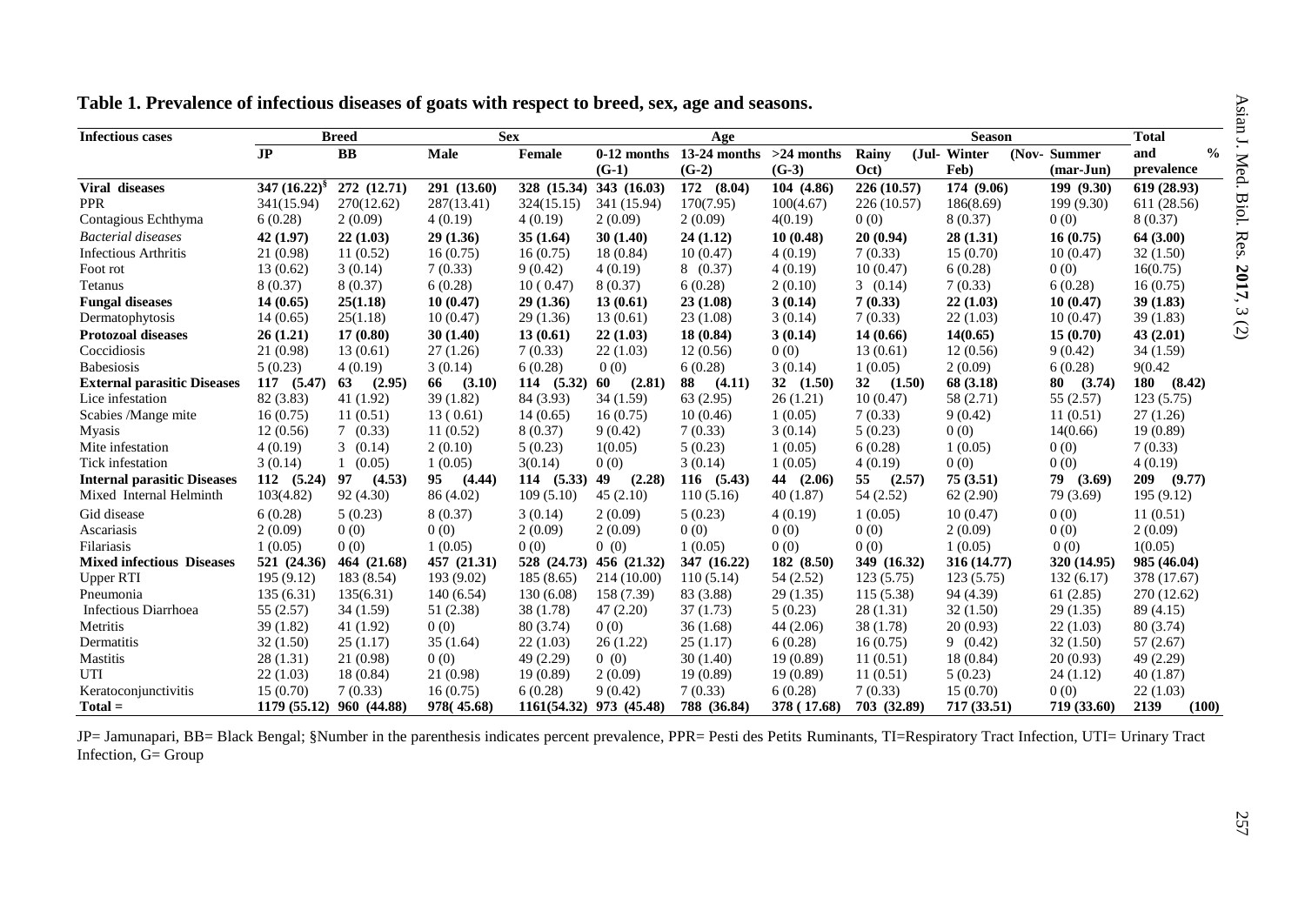| Table 2. Breed related prevalence of infectious diseases in goats at Dinajpur Sadar. |  |  |  |  |  |  |
|--------------------------------------------------------------------------------------|--|--|--|--|--|--|
|--------------------------------------------------------------------------------------|--|--|--|--|--|--|

| <b>Infectious cases</b>            |                | t-value     |          |
|------------------------------------|----------------|-------------|----------|
|                                    | J <sub>P</sub> | <b>BB</b>   |          |
| Viral diseases                     | 347 (16.22)    | 272 (12.71) |          |
| <b>PPR</b>                         | 341 (15.94)    | 270 (12.62) | $5.07*$  |
| Contagious Echthyma                | 6(0.28)        | 2(0.09)     | 0.67     |
| <b>Bacterial diseases</b>          | 42(1.97)       | 22(1.03)    |          |
| <b>Infectious Arthritis</b>        | 21 (0.98)      | 11(0.52)    | 1.07     |
| Foot rot                           | 13(0.62)       | 3(0.14)     | 0.02     |
| Tetanus                            | 8(0.37)        | 8(0.37)     | 0.01     |
| <b>Fungal diseases</b>             | 14(0.65)       | 25(1.18)    |          |
| Dermatophytosis                    | 14(0.65)       | 25(1.18)    | 1.02     |
| <b>Protozoal diseases</b>          | 26(1.21)       | 17(0.80)    |          |
| Coccidiosis                        | 21 (0.98)      | 13(0.61)    | 0.67     |
| <b>Babesiosis</b>                  | 5(0.23)        | 4(0.19)     | 0.39     |
| <b>External parasitic Diseases</b> | 117(5.47)      | 63(2.95)    |          |
| Lice infestation                   | 82 (3.83)      | 41 (1.92)   | 1.89     |
| Scabies /Mange mite                | 16(0.75)       | 11(0.51)    | 0.05     |
| <b>Myasis</b>                      | 12(0.56)       | 7(0.33)     | 0.02     |
| Mite infestation                   | 4(0.19)        | 3(0.14)     | 0.09     |
| Tick infestation                   | 3(0.14)        | 1(0.05)     | 0.01     |
| <b>Internal parasitic Diseases</b> | 112 (5.24)     | 97 (4.53)   |          |
| Mixed Internal Helminth            | 103 (4.82)     | 92 (4.30)   | 1.05     |
| Gid disease                        | 6(0.28)        | 5(0.23)     | 1.05     |
| Ascariasis                         | 2(0.09)        | 0(0)        | 0.05     |
| Filariasis                         | 1(0.05)        | 0(0)        | 0.05     |
| <b>Mixed infectious Diseases</b>   | 521 (24.36)    | 464 (21.68) |          |
| <b>Upper RTI</b>                   | 195 (9.12)     | 183 (8.54)  | 1.08     |
| Pneumonia                          | 135(6.31)      | 135(6.31)   | 0.01     |
| Infectious Diarrhoea               | 55 (2.57)      | 34(1.59)    | 1.09     |
| Metritis                           | 39(1.82)       | 41 (1.92)   | 2.07     |
| Dermatitis                         | 32(1.50)       | 25(1.17)    | 0.57     |
| Mastitis                           | 28(1.31)       | 21 (0.98)   | 2.07     |
| <b>UTI</b>                         | 22(1.03)       | 18(0.84)    | 0.01     |
| Keratoconjunctivitis               | 15(0.70)       | 7(0.33)     | 0.06     |
| $Total =$                          | 1179 (55.12)   | 960 (44.88) | $6.02**$ |

JP= Jamunapari, BB= Black Bengal, PPR= Pesti des Petits Ruminants, RIT= Respiratory Tract Infection, UTI= Urinary Tract Infection;  $** =$  Significant at (P<0.05)

#### **3.2.5. External parasitic diseases**

Lice Infestation was manifested by scratching, rubbing, biting of infested areas and broken fibers. Tick infestation were characterized with the formation of papules, pustules, ulceration and alopecia particularly in the skin of ears, face, neck, groin, digital limbs, tail and other areas of the body. Scabies was characterized with severe etching, varying degrees of dermatitis with extensive hair loss around the muzzle, eyes, and ears; lesions on the inner thighs extending to the hocks, brisket, underside and axillary region. Myiasis was characterized by maggot found in the affected area with oozing of blood from the wound.

## **3.2.6. Internal parasitic diseases**

Gid was diagnosed by the clinical signs of circling, head shaking, soft skull, skin over the bone become shrinkage and cyst identification. The clinical signs of mixed internal helminth infestation were diarrhoea, dehydration, anorexia, emaciation, abdominal distention and pale visible mucous membrane to a large extent as where a very few infected goats suffered from "bottle jaw".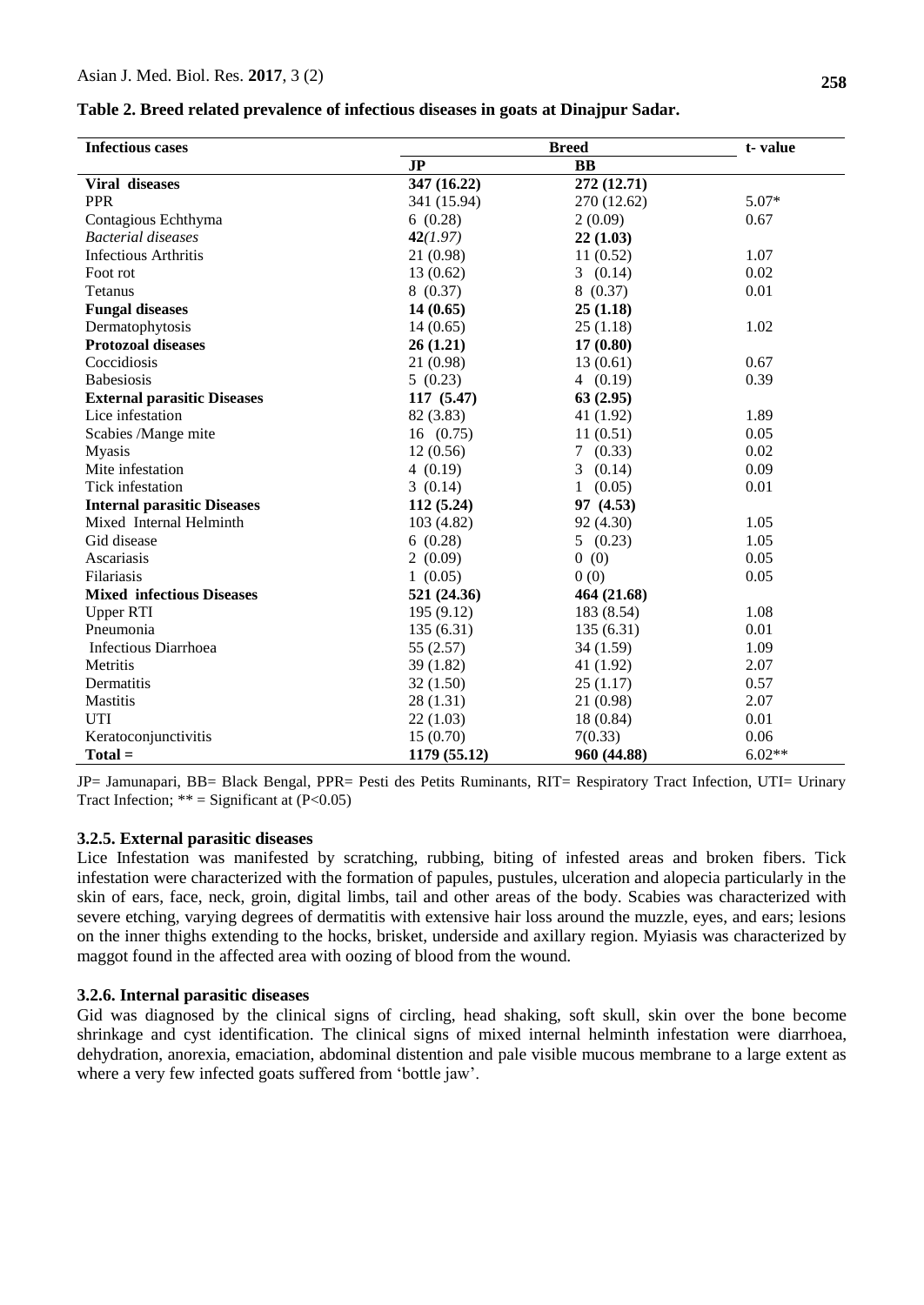#### Asian J. Med. Biol. Res. **2017**, 3 (2)

**Table 3. Sex related prevalence of infectious diseases in goats at Dinajpur Sadar.**

| <b>Infectious cases</b>            |             | <b>Sex</b>    | t-value |  |
|------------------------------------|-------------|---------------|---------|--|
|                                    | <b>Male</b> | <b>Female</b> |         |  |
| Viral diseases                     | 291 (13.60) | 328 (15.34)   |         |  |
| <b>PPR</b>                         | 287 (13.41) | 324 (15.15)   | 3.02    |  |
| Contagious Echthyma                | 4(0.19)     | 4(0.19)       | 0.00    |  |
| <b>Bacterial diseases</b>          | 29(1.36)    | 35(1.64)      |         |  |
| <b>Infectious Arthritis</b>        | 16(0.75)    | 16(0.75)      | 0.01    |  |
| Foot rot                           | 7(0.33)     | 9(0.42)       | 0.02    |  |
| Tetanus                            | 6(0.28)     | 10(0.47)      | 0.12    |  |
| <b>Fungal diseases</b>             | 10(0.47)    | 29(1.36)      |         |  |
| Dermatophytosis                    | 10(0.47)    | 29 (1.36)     | 0.02    |  |
| <b>Protozoal diseases</b>          | 30(1.40)    | 13(0.61)      |         |  |
| Coccidiosis                        | 27(1.26)    | 7(0.33)       | 0.01    |  |
| <b>Babesiosis</b>                  | 3(0.14)     | 6(0.28)       | 0.03    |  |
| <b>External parasitic Diseases</b> | 66 (3.10)   | 114(5.32)     |         |  |
| Lice infestation                   | 39(1.82)    | 84 (3.93)     | 1.01    |  |
| Scabies /Mange mite                | 13(0.61)    | 14(0.65)      | 0.12    |  |
| <b>Myasis</b>                      | 11(0.52)    | 8(0.37)       | 0.98    |  |
| Mite infestation                   | 2(0.10)     | 5(0.23)       | 2.08    |  |
| Tick infestation                   | 1(0.05)     | 3(0.14)       | 0.01    |  |
| <b>Internal parasitic Diseases</b> | 95 (4.44)   | 114(5.33)     |         |  |
| Mixed Internal Helminth            | 86 (4.02)   | 109(5.10)     | 1.09    |  |
| Gid disease                        | 8(0.37)     | 3(0.14)       | 0.20    |  |
| Ascariasis                         | 0(0)        | 2(0.09)       | 0.02    |  |
| Filariasis                         | 1(0.05)     | 0(0)          | 0.01    |  |
| <b>Mixed infectious Diseases</b>   | 457 (21.31) | 528 (24.73)   |         |  |
| <b>Upper RTI</b>                   | 193 (9.02)  | 185(8.65)     | 0.10    |  |
| Pneumonia                          | 140(6.54)   | 130(6.08)     | 0.12    |  |
| <b>Infectious Diarrhoea</b>        | 51 (2.38)   | 38 (1.78)     | 0.01    |  |
| Metritis                           | 0(0)        | 80 (3.74)     | 2.08    |  |
| Dermatitis                         | 35(1.64)    | 22(1.03)      | 0.02    |  |
| <b>Mastitis</b>                    | 0(0)        | 49 (2.29)     | 0.02    |  |
| <b>UTI</b>                         | 21 (0.98)   | 19(0.89)      | 0.23    |  |
| Keratoconjunctivitis               | 16(0.75)    | 6(0.28)       | 0.12    |  |
| $Total =$                          | 97 (45.68)  | 1161(54.32)   | $6.09*$ |  |

PPR= Pesti des Petits Ruminants, RIT= Respiratory Tract Infection, UTI= Urinary Tract Infection;\* = Significant at  $(P<0.05)$ 

## **3.2.7. Mixed infectious diseases**

Upper respiratory tract infection was manifested by clinical signs ofnasal discharge, sneezing, coughing, dyspnoea, elevated temperature and loss of appetite. The nasal discharge came out from one or both nostrils and the nasal passages were blocked in most cases. Pneumonia was recognized by coughing, rapid breathing, dyspnoea, nasal and ocular discharge, moderate fever, imappetance, weight loss, lethargy and dullnes. In infectious diarrhoea, clinical signs were profuse amounts of liquid feces with dehydration, weakness, depression and recumbence. Sometime feces foul smelled containing blood, fibrin and copious amounts of mucus. Clinical signs of metritis were foul smelling vaginal discharge without pus frequently accompanied by fever. In dermatitis signs were mild erythema, scaling and alopecia, in some extend mild pyoderma founded. Mastitis was characterized by the signs of clots and/or blood in the milk, reduced milk yield, hot, red, swollen, hard and painful udder. Fever and anorexia was common. In urinary tract infection common clinical signs were frequent urination, straining to urinate, blood in the urine, excessive licking of the genitals. Infectious Keratoconjunctivitis (Pinkeye, Infectious ophthalmia) was revelead by clinical sign of conjunctivitis, lacrimation with varying degrees of corneal opacity, ulceration and blepharospasm.

#### **3.3. Coprological findings**

Eggs of different endoparasites (*Fasciola* sp., *ascaria* sp., *Schistosoma* sp. and *O. columbianum*) were founded through the Coprological Findings (Figure 1, A).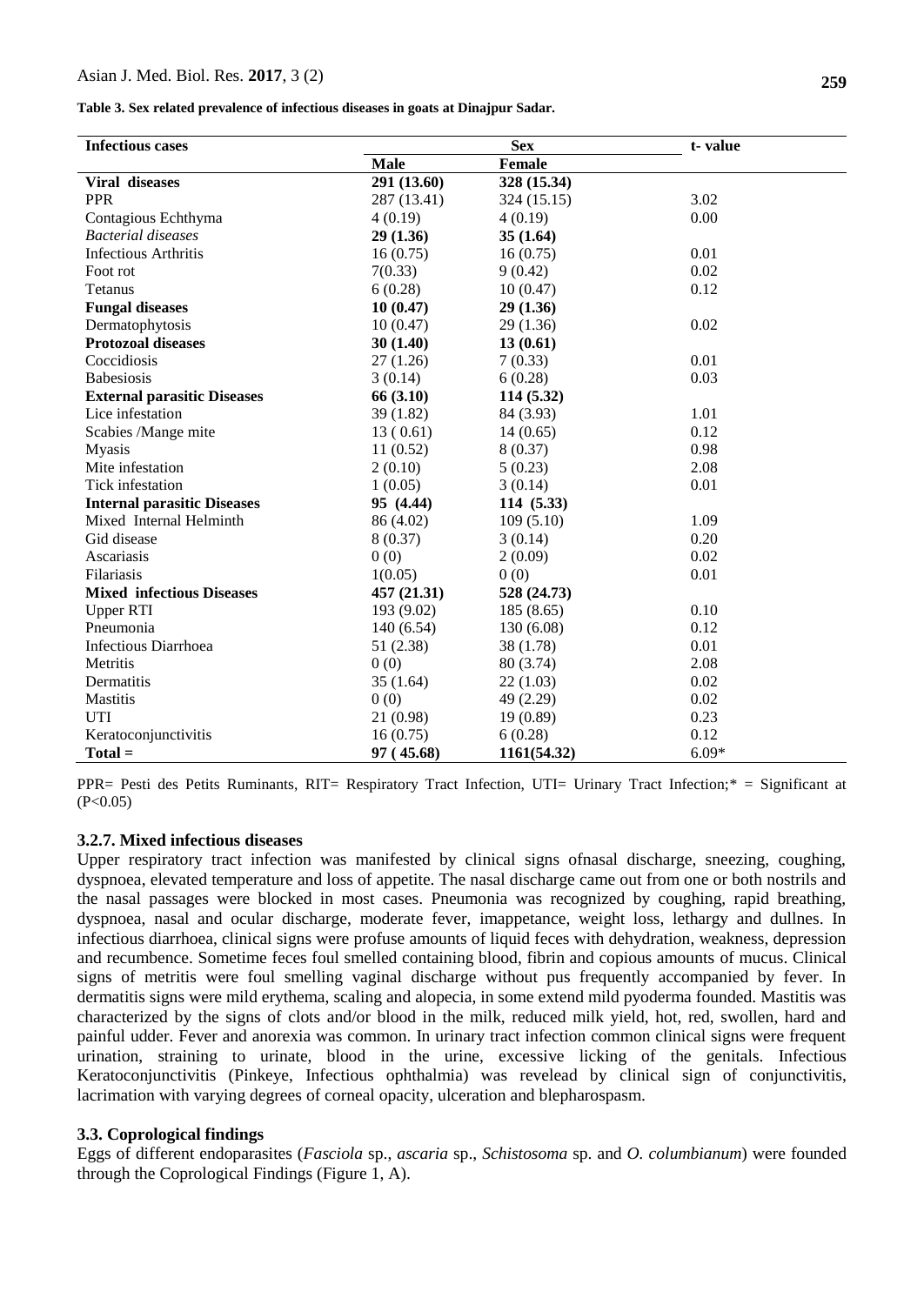### Asian J. Med. Biol. Res. **2017**, 3 (2)

**Table 4. Age related prevalence of infectious diseases in goats at Dinajpur Sadar.**

| <b>Infectious cases</b>            | Age                 |                    |                       |  |  |
|------------------------------------|---------------------|--------------------|-----------------------|--|--|
|                                    | $G-1$ (0-12 months) | G-2 (13-24 months) | $G-3$ ( $>24$ months) |  |  |
| Viral diseases                     | 343 (16.03)         | 172 (8.04)         | 104 (4.86)            |  |  |
| <b>PPR</b>                         | 341 (15.94)         | 170 (7.95)         | 100(4.67)             |  |  |
| Contagious Echthyma                | 2(0.09)             | 2(0.09)            | 4(0.19)               |  |  |
| <b>Bacterial</b> diseases          | 30(1.40)            | 24(1.12)           | 10(0.48)              |  |  |
| <b>Infectious Arthritis</b>        | 18 (0.84)           | 10(0.47)           | 4(0.19)               |  |  |
| Foot rot                           | 4(0.19)             | 8(0.37)            | 4(0.19)               |  |  |
| Tetanus                            | 8(0.37)             | 6(0.28)            | 2(0.10)               |  |  |
| <b>Fungal diseases</b>             | 13(0.61)            | 23(1.08)           | 3(0.14)               |  |  |
| Dermatophytosis                    | 13(0.61)            | 23(1.08)           | 3(0.14)               |  |  |
| <b>Protozoal diseases</b>          | 22(1.03)            | 18(0.84)           | 3(0.14)               |  |  |
| Coccidiosis                        | 22(1.03)            | 12(0.56)           | 0(0)                  |  |  |
| <b>Babesiosis</b>                  | 0(0)                | 6(0.28)            | 3(0.14)               |  |  |
| <b>External parasitic Diseases</b> | 60(2.81)            | 88 (4.11)          | 32(1.50)              |  |  |
| Lice infestation                   | 34 (1.59)           | 63(2.95)           | 26(1.21)              |  |  |
| Scabies /Mange mite                | 16(0.75)            | 10(0.46)           | 1(0.05)               |  |  |
| <b>Myasis</b>                      | 9(0.42)             | 7(0.33)            | 3(0.14)               |  |  |
| Mite infestation                   | 1(0.05)             | 5(0.23)            | 1(0.05)               |  |  |
| Tick infestation                   | 0(0)                | 3(0.14)            | 1(0.05)               |  |  |
| <b>Internal parasitic Diseases</b> | 49 $(2.28)$         | 116 (5.43)         | 44 (2.06)             |  |  |
| Mixed Internal Helminth            | 45(2.10)            | 110(5.16)          | 40(1.87)              |  |  |
| Gid disease                        | 2(0.09)             | 5(0.23)            | 4(0.19)               |  |  |
| Ascariasis                         | 2(0.09)             | 0(0)               | 0(0)                  |  |  |
| Filariasis                         | 0(0)                | 1(0.05)            | 0(0)                  |  |  |
| <b>Mixed infectious Diseases</b>   | 456 (21.32)         | 347 (16.22)        | 182 (8.50)            |  |  |
| <b>Upper RTI</b>                   | 214 (10.00)         | 110(5.14)          | 54 (2.52)             |  |  |
| Pneumonia                          | 158 (7.39)          | 83 (3.88)          | 29(1.35)              |  |  |
| Infectious Diarrhoea               | 47(2.20)            | 37(1.73)           | (0.23)<br>5           |  |  |
| Metritis                           | 0(0)                | 36(1.68)           | 44 (2.06)             |  |  |
| Dermatitis                         | 26(1.22)            | 25(1.17)           | 6(0.28)               |  |  |
| <b>Mastitis</b>                    | 0(0)                | 30(1.40)           | 19(0.89)              |  |  |
| UTI                                | 2(0.09)             | 19(0.89)           | 19(0.89)              |  |  |
| Keratoconjunctivitis               | 9(0.42)             | 7(0.33)            | 6(0.28)               |  |  |
| $Total =$                          | 973 (45.48)         | 788 (36.84)        | 378 (17.68)           |  |  |
| Chi-square value                   | 0.171 NS            |                    |                       |  |  |

PPR= Pesti des Petits Ruminants, RIT= Respiratory Tract Infection, UTI= Urinary Tract Infection; G=Group; NS = Not Significant at (p>0.05)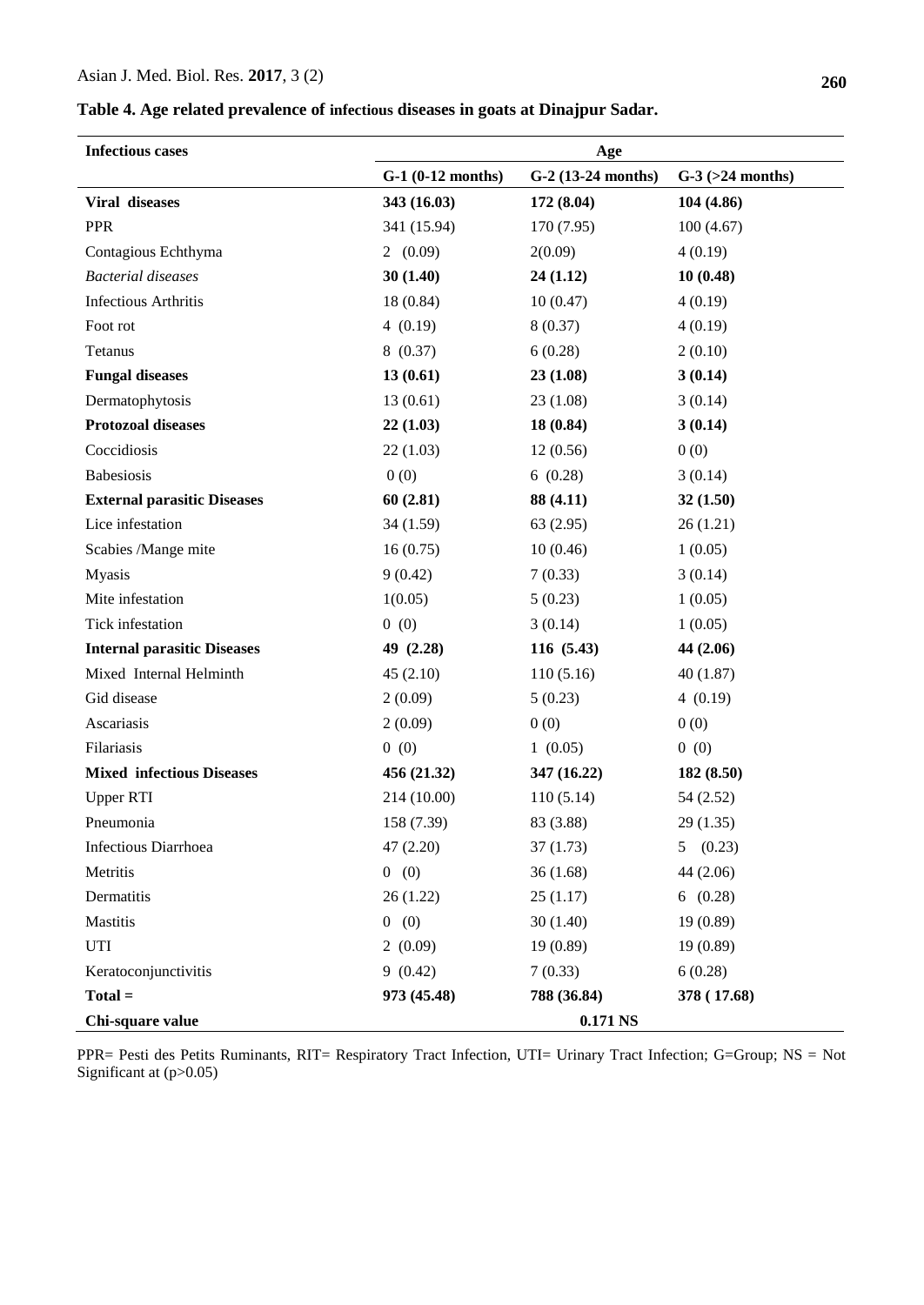| <b>Infectious cases</b>            | <b>Season</b>   |                         |                         |  |  |
|------------------------------------|-----------------|-------------------------|-------------------------|--|--|
|                                    | Rainy (Jul-Oct) | <b>Winter (Nov-Feb)</b> | Summer (mar-Jun)        |  |  |
| Viral diseases                     | 226 (10.57)     | 174 (9.06)              | 199 (9.30)              |  |  |
| <b>PPR</b>                         | 226 (10.57)     | 186 (8.69)              | 199 (9.30)              |  |  |
| Contagious Echthyma                | 0(0)            | 8(0.37)                 | 0(0)                    |  |  |
| <b>Bacterial diseases</b>          | 20(0.94)        | 28(1.31)                | 16(0.75)                |  |  |
| <b>Infectious Arthritis</b>        | 7(0.33)         | 15(0.70)                | 10(0.47)                |  |  |
| Foot rot                           | 10(0.47)        | (0.28)<br>6             | 0(0)                    |  |  |
| Tetanus                            | 3(0.14)         | (0.33)<br>7             | 6(0.28)                 |  |  |
| <b>Fungal diseases</b>             | (0.33)<br>7     | 22(1.03)                | 10(0.47)                |  |  |
| Dermatophytosis                    | (0.33)<br>7     | 22(1.03)                | 10(0.47)                |  |  |
| <b>Protozoal diseases</b>          | 14(0.66)        | 14(0.65)                | 15(0.70)                |  |  |
| Coccidiosis                        | 13(0.61)        | 12(0.56)                | 9(0.42)                 |  |  |
| <b>Babesiosis</b>                  | 1(0.05)         | 2(0.09)                 | 6(0.28)                 |  |  |
| <b>External parasitic Diseases</b> | 32(1.50)        | 68 (3.18)               | 80 (3.74)               |  |  |
| Lice infestation                   | 10(0.47)        | 58 (2.71)               | 55(2.57)                |  |  |
| Scabies /Mange mite                | 7(0.33)         | 9(0.42)                 | 11(0.51)                |  |  |
| <b>Myasis</b>                      | 5(0.23)         | 0(0)                    | 14(0.66)                |  |  |
| Mite infestation                   | 6(0.28)         | 1(0.05)                 | 0(0)                    |  |  |
| Tick infestation                   | 4(0.19)         | 0(0)                    | 0(0)                    |  |  |
| <b>Internal parasitic Diseases</b> | 55(2.57)        | 75(3.51)                | 79 (3.69)               |  |  |
| Mixed Internal Helminth            | 54 (2.52)       | 62(2.90)                | 79 (3.69)               |  |  |
| Gid disease                        | 1(0.05)         | 10(0.47)                | 0(0)                    |  |  |
| Ascariasis                         | 0(0)            | 2(0.09)                 | 0(0)                    |  |  |
| Filariasis                         | 0(0)            | 1(0.05)                 | 0(0)                    |  |  |
| <b>Mixed infectious Diseases</b>   | 349 (16.32)     | 316 (14.77)             | 320 (14.95)             |  |  |
| <b>Upper RTI</b>                   | 123(5.75)       | 123(5.75)               | 132(6.17)               |  |  |
| Pneumonia                          | 115 (5.38)      | 94 (4.39)               | 61(2.85)                |  |  |
| Infectious Diarrhoea               | 28 (1.31)       | 32(1.50)                | 29(1.35)                |  |  |
| Metritis                           | 38 (1.78)       | 20(0.93)                | 22(1.03)                |  |  |
| Dermatitis                         | 16(0.75)        | 9(0.42)                 | 32(1.50)                |  |  |
| Mastitis                           | 11(0.51)        | 18 (0.84)               | 20(0.93)                |  |  |
| UTI                                | 11(0.51)        | 5(0.23)                 | 24(1.12)                |  |  |
| Keratoconjunctivitis               | 7(0.33)         | 15(0.70)                | (0)<br>$\boldsymbol{0}$ |  |  |
| $Total =$                          | 703 (32.89)     | 717 (33.51)             | 719 (33.60)             |  |  |
| Chi-square test                    |                 | 0.448 NS                |                         |  |  |

PPR= Pesti des Petits Ruminants, RIT= Respiratory Tract Infection, UTI= Urinary Tract Infection; NS = Not Significant at  $(p>0.05)$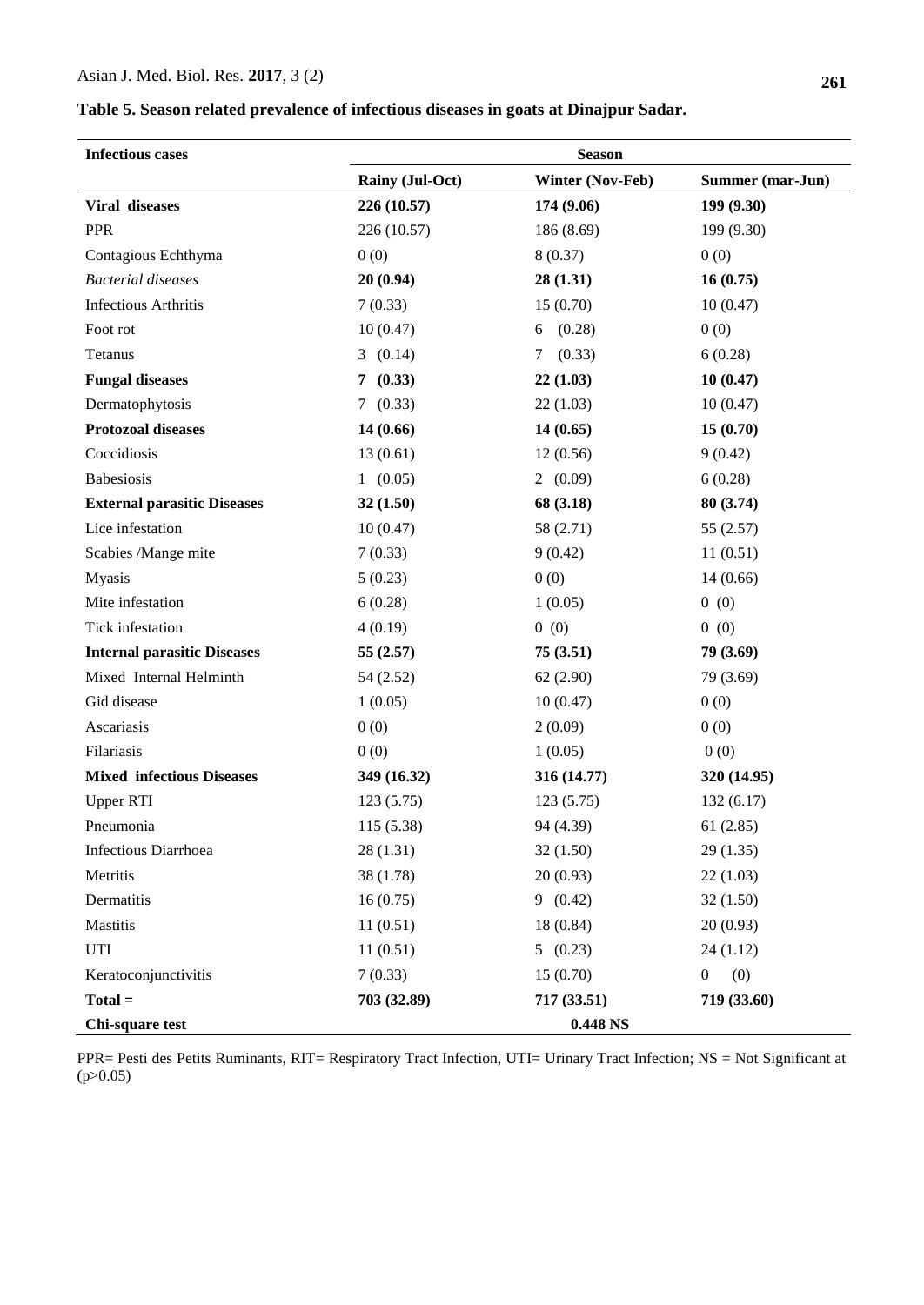

**Figure 1. A. Ascariasis characterized by showing pale spot which extended shortly in liver parenchyma, B.** *O. columbianum* **infection showing hard, raised and yellowish nodule formation in themucosa of colon, C. Fascioliasis characterized with acute inflammation with fibrosis of liver , D. adult fluke comes out from liver in fascioliasis, E. Hydatidosis disease signed with grape shaped cyst formation in the lung and F. Cystic degeneration in the liver parenchyma in Hydatidosis**



**Figure 2. Microscopic lesions lesions of Endoparasitic Infestation, A. Ascareasis showing parasitic granuloma composed of longitudinal**  granuloma composed of longitudinal section of larva, surrounded by lymphocytic proliferation with fibrosis in Liver, B. Schistosomiasis Showing fibrosis infiltrated with mononuclear inflammatory cells **Schistosomiasis , D. Liver showing hydatid scolex in the central vein surrounded by fibrosis with severe scattered of inflammatory cells**  around the egg in portal area in liver, C. Haemosiderin pigmentation throughout the spleen; Schistosomiasis, D. Liver showing hydatid scolex in the central vein surrounded by fibrosis with severe scattered of inflammatory cells surrounding the fertile cyst; Hydatidosis, E. Liver showing multiple cross **Figure 2. Microscopic lesions lesions of Endoparasitic Infestation, A. Ascareasis showing parasitic section of adult worm, thickened blood vessel due to fibrosis and debris of worm in the intrahepatic bile duct with infiltration of inflammatory cells, Fascioliasis F . Daughter cyst having scolex and germinal lining with fibrosis in lung parenchyma causing destruction of pulmonary alveoli Hydatidosis. (H and E, 10X),**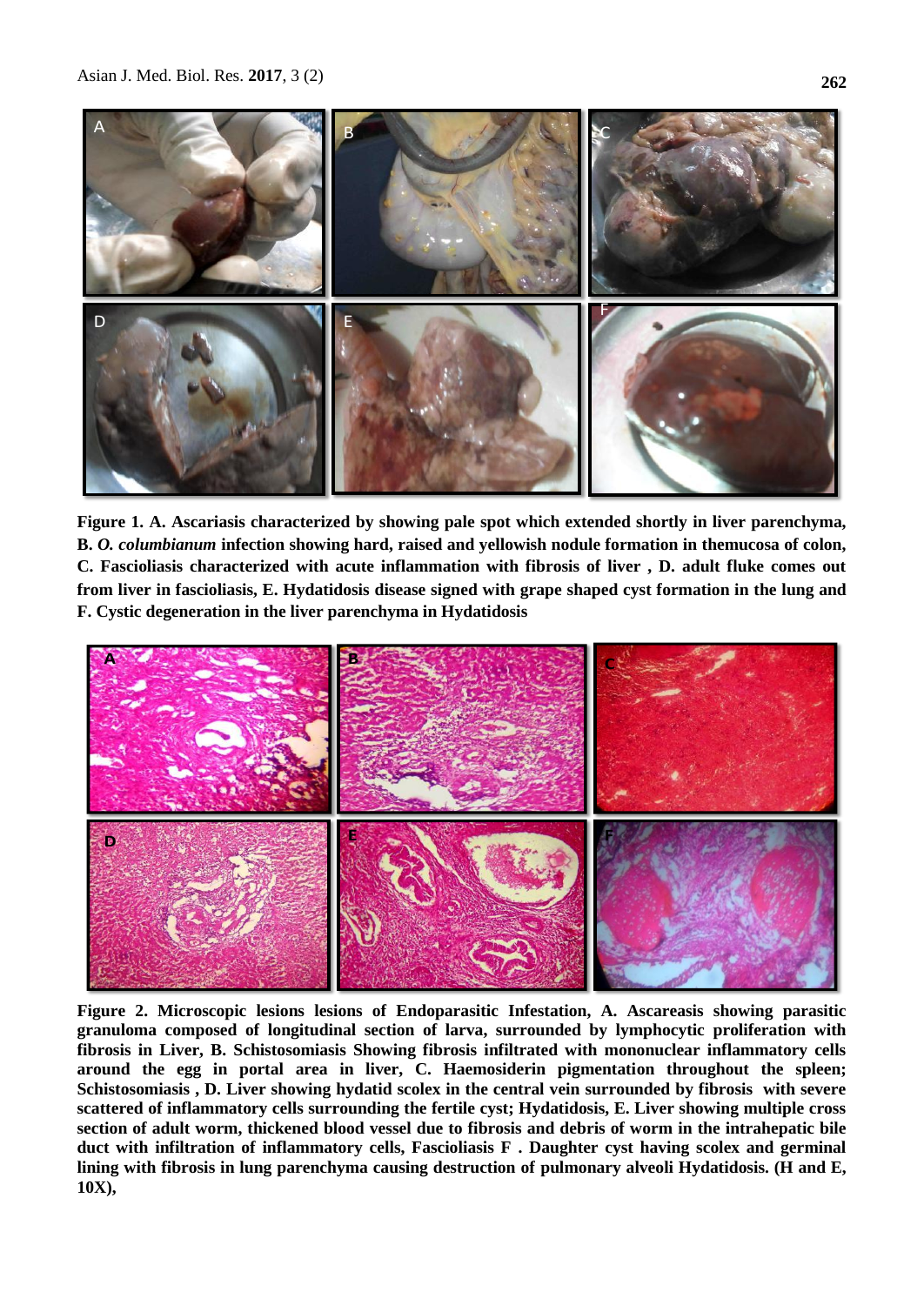

## **Figure 3. A. Egg of** *F. gigantica* **(100X), B. Egg of** *S. indicum* **(100X), C. Egg of** *Oesophagostomum*  **spp.(100X)**

## **3.4. Pathological lesions of endoparasitic diseases**

In ascariasis, grossly there was pale spot which extended shortly in liver parenchyma (Figure1) and microscopically we found parasitic granuloma composed of longitudinal section of larva in liver parenchyma surrounded by lymphocytic proliferation with fibrosis.

Grossly nodule formation was commonly observed in the mucosa at any point from the pylorus to the anus at *O. columbianum* infection. Nodules were hard, raised, and slightly yellowish in color (Figure 1, B).

In fascioliasis the gross pathological changes of the liver in chronic fascioliasis were increased size of the organ due to inflammatory changes in the parenchyma and fibrosis of the bile ducts containing adult flukes. In acute form, the livers were slightly swollen or enlarged with rounded edges and the color became paler than normal with numerous small and large hemorrhagic patches scattered over the parietal surface of all the lobes (Figure 1,C) and microscopically, there were multiple cross section and longitudinal section of adult worm, diffused fibrous connective tissue proliferation which bring pressure atrophy to the adjacent hepatic cells resulting hepatic chirrhosis with mononeuclear inflammatory and lymphocytic proliferation throughout the liver debris of worm in the intrahepatic bile duct with thickened blood vessel due to fibrosis (Figure 2, E).

Hydatid cysts were fluid filled cysts, some up to the size of oranges or grapefruits were founded in the lungs and livers and also in the peritoneal cavity (Figure 1, E and F) and microscopically there were hydatid scolex in the central vein surrounded by fibrosis with severe scattered of inflammatory cells surrounding the fertile cyst and lobular destruction with reactive cell infiltration finally completely autolization of liver (Figure 2, D). In case of lung, microscopically we found multicystic lung and cysts containing several scolices with germinal lining with fibrosis in lung parenchyma causing destruction of pulmonary alveoli, and in the spleen there were scolex in the parenchyma with huge reactive cell infiltration with diffused edema in trabicule (Figure 2, F).

In schistosomiasis the commonly founded lesions were, the liver was firm and pale in color and microscopically there were ova granuloma in the liver with intense infiltration of mononuclear and polymorph nuclear cells in the portal tract and fibrosis around the egg. In Spleen there was hemosiderosis throughout the spleenic parenchyma (Figure 2, C).

## **4. Discussion**

Infectious diseases are a global problem and considered as a major obstacle in the health and product performance of livestock specially goats (Nath, 2014). In recent study, a total of 2139 goat records were collected throughout the period from the DVH office and UVH office of Dinajpur. This study found highest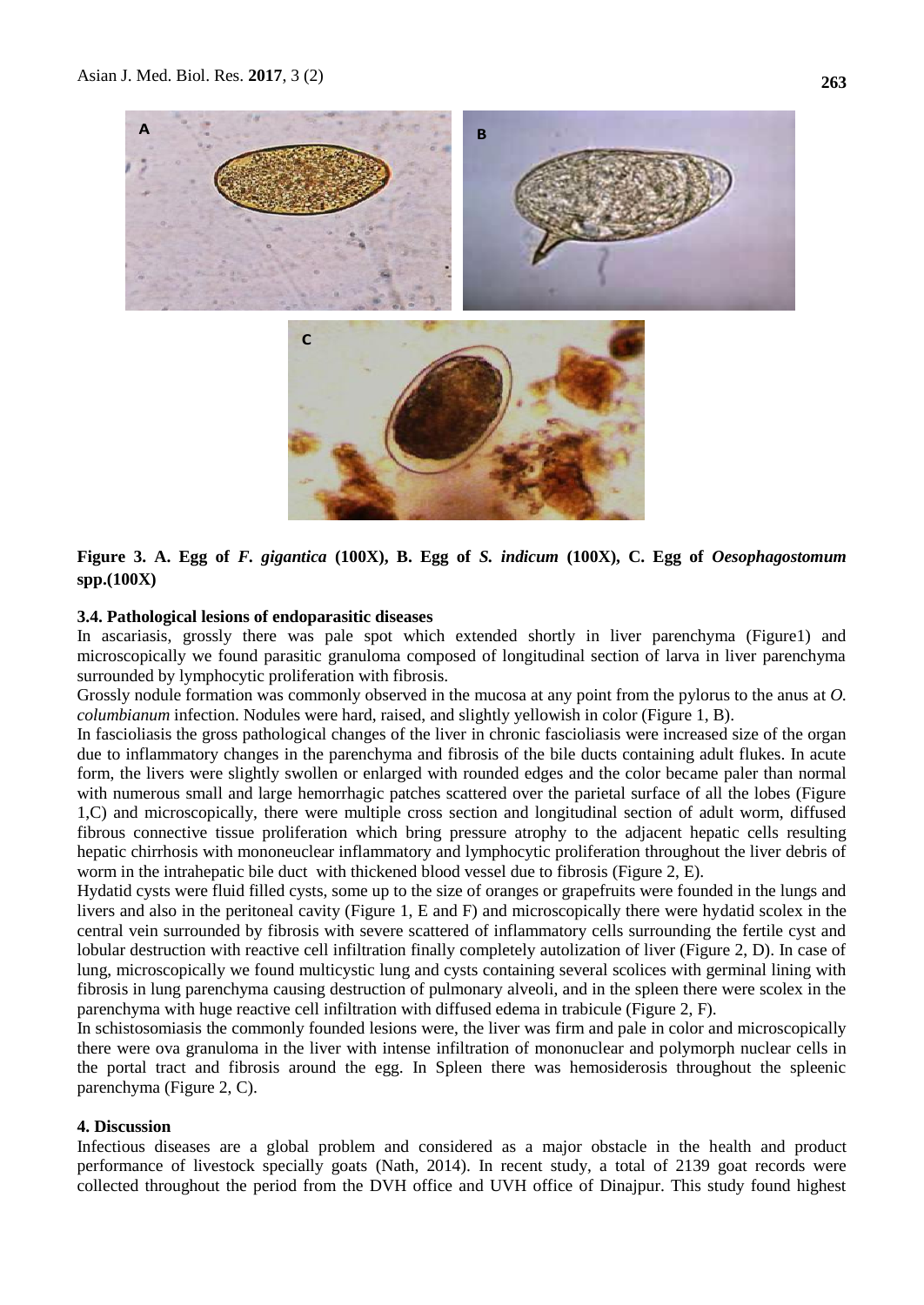proportional incidence rate in mixed infectious disease (46.04%) followed by viral diseases (28.93%), internal parasitic diseases (9.77%), external parasitic diseases (8.42%), bacterial diseases (3.00%), protozoal diseases (2.01%) and lowest prevalence were in Fungal diseases (1.83%). The result of recent study is more or less similar to Amin (2015) who mentioned viral disease (20.02%), bacterial diseases (17.88%), fungal disease (1.44%), Endo-parasitic diseases (29.27%), ectoparasitic diseases (29.27%), protozoal diseases (4.37%) and others (19.33%) and Alam *et al.* (2015) resulted as viral diseases (11.47%), bacterial diseases (6.55%), (25.20%) endoparasitic diseases and (12.50%) ectoparasitic diseases but slight difference from Pervez *et al*. (2014). The findings of the present study are similar in most cases with the earlier reports but the little more variations might be due to the differences in the sample size, period and place of study, collection method of samples, animals breed and categorization of infections, climatic and managemental factors.

Prevalence of infectious disease were significantly higher (at p<0.005) in Jamunapari (55.12%) than Black Bengal (44.88%) which is not in agreement with Nath *et al.* (2014) who recorded the prevalence of infectious disease was highest at Black Bengal breed (64.23%) and lowest in Jamunapari cross (57.39%), although it is tough to explain the main cause of overall variation but it may be said that, as the native breed, Black Bengal are more resistance against these infectious diseases.

Prevalence of infectious diseases in relation to sex revealed that there were significantly higher females (54.32%) (at P<0.05) infected than the male (45.68%) similar record was found in Nath *et al.* (2014), Parvez *et al.* (2014) and Ali *et al.* (2011). The reasons for higher prevalence of infection in the females can"t be explained exactly but it might be assumed that the alternation in the physiological condition of the females during pregnancy, lactation and parturition (hormonal influences) as well as stress leading to immune suppression may be associated with this phenomenon (Lloyd, 1983).

It was revealed that age of the goats had insignificant effect on infectious diseases. Prevalence of infectious diseases in goats was relatively higher in G-1 i.e. the age group of 0-12 months (45.48%) followed by lower in G-2 aged with 13-24 months (36.84%) and G-3 aged >24 months (17.68%) respectively. The findings of the present study similar to Nath *et al.* (2014), and Parvez *et al.* (2014). Although it is very difficult to explain exactly the frequent occurrence of infections in all groups but it may be assumed that the exhausted immune system of adults and underdeveloped immune system of youngs may be responsible for more or less equal prevalence of different infections in all age groups.

From the present study it was revealed that seasonal variation had insignificant effect on infectious diseases. Prevalence of infectious diseases in goats were relatively equal in all the seasons like rainy (32.89%), winter (33.51%) and summer (33.60%), this prevalence is in agreement with the findings of Nath *et al.* (2014) who resulted the occurrence of various infectious diseases were distributed in rainy season (36.43%) followed by winter season (34.94%) and summer season (28.62%). Season wise prevalence indicated that, although the infections were more or less equal in all seasons but in winter season goats were more susceptible for infectious diseases due to the animal gather together in excessive cold environmental condition, resulting easy transmission of infections along with improper management, highest percentage of diseases was found in winter season.

The gross and microsopic lesions of commonly affected endoparasites were studied here and the findings of gross lesions were in agreement with Okoye *et al.* (2015), Abraham and Jude (2014), Talukde *et al.* (2010) and Blutke *et al.* (2010) and the microscopic findings were similar with the findings of Okoye *et al.* (2015), Abraham and Jude (2014) and Borai *et al. (*2013), Se´adawy *et al.* (2012), Blutke *et al.* (2010), Habtamu *et al.*  (2013), Kardman (2004), Seed and Nelson (1974) and Hussain (1971).

## **5. Conclusions**

Various Infectious diseases now become a global problem and considered as a major obstacle in the health and product performance of livestock specially goats. For the prevention and control of the diseases, a thorough knowledge about the occurrence of diseases, their epidemiology, pathogenesis and pathology of the diseases are essential. The present pathological investigation and prevalence study on to the infectious disease of goat at Sadar Upazilla in Dinajpur district of Bangladesh and from all these findings it may be concluded that these various infectious diseases appeared as an important cause for hindering the goat rearing in Dinajpur area. Regular vaccination and proper surveillance and monitoring can eradicate those diseases. Veterinary inspection should pay attention for these all farm animals to detect the infectious diseases that may hamper the production of animals and make loss of the farmer. Further studies should be find out the source, distinctive causal agent and histopathology of other infections more than the endoparasitic lesions to find out effective control strategies against specific infections.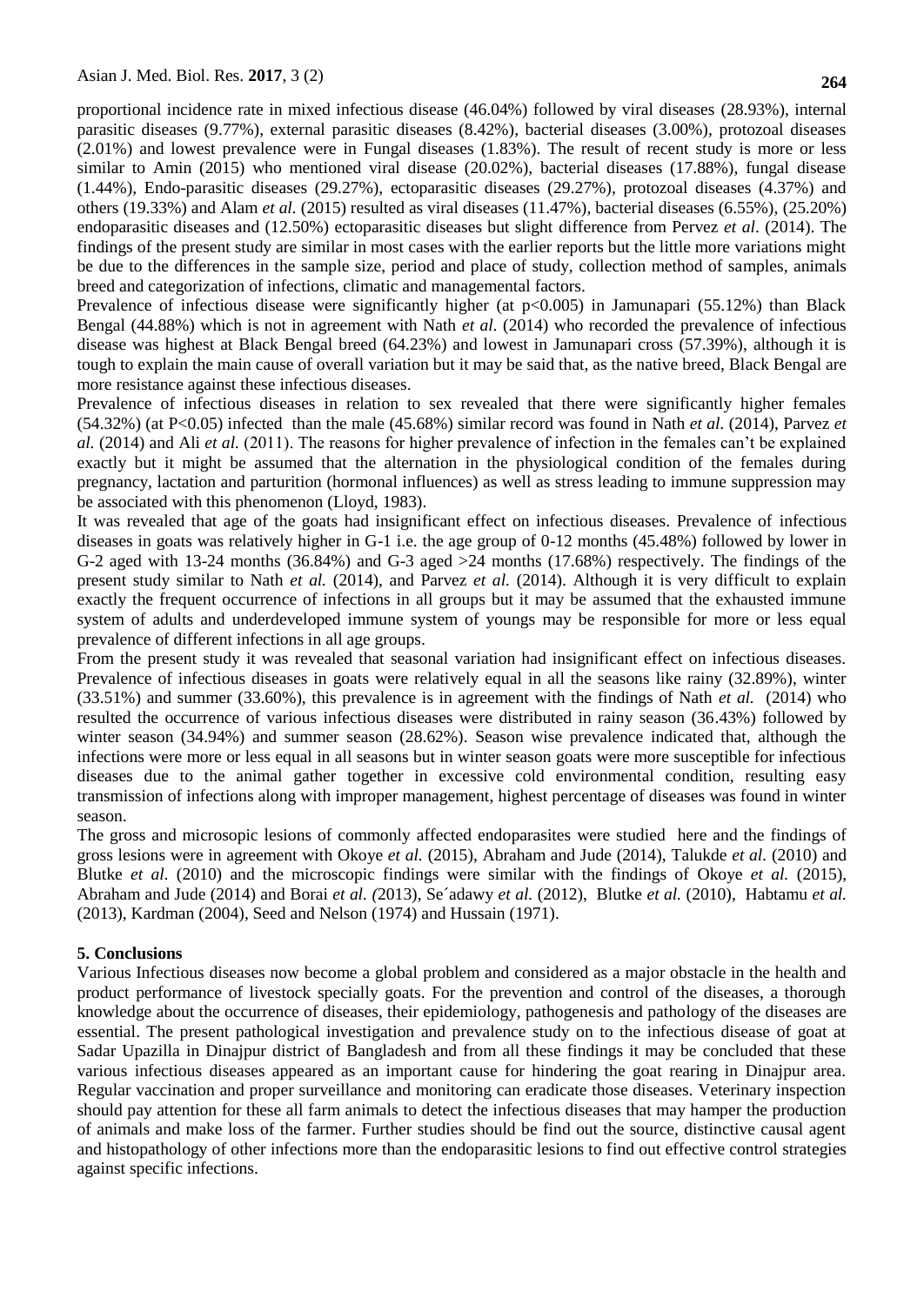#### **Acknowledgements**

We are thankful to District Livestock Officer, Upazila Livestock Officer and Veterinary Surgeon of Sadar upazila, Dinajpur for providing all types of logistic supports and the facilities for the conduction of the experiment at the Hospital and also to Ministry of National Science and Technology for selecting as a NST fellow and make a significant cooperation and funding for this experiment.

## **Conflict of interest**

None to declare.

### **References**

- Abraham JT and IB Jude, 2014.Fascioliasis in cattle and goat slaughtered at Calabar Abattoirs. Journal of Biology, Agriculture and Healthcare*,* 4: 34-40.
- Ali MH, MKJ Bhuiyan and MM Alam, 2011. Retrospective epidemiologic study of diseases in ruminants in Khagrachari Hill Tract District of Bangladesh. Bangl. J. Vet. Med., 9: 145 – 153.
- Amin MN, MA Hashim, MA Hossain, II Al-Sultan, 2013.Coenurus cerebralis infection (Gid disease) in Black Bengal goats; Effects on Certain Blood Values after Surgical Treatment, Journal of Advanced Biomedical & Pathobiology Research, 3: 1-7.
- BBS, 2015**.** Subject wise Report, Gross Domestic Products, GDP (2014-1015), Bangladesh Bureau Statistics, Ministry of Planning, and Dhaka.
- Ershaduzzaman M, MM Rahman, BK Roy and SA Chowdhury, 2007. Studies on the diseases and mortality pattern of goats under farm conditions and some factors affecting mortality and survival rates in Black Bengal kids. Bangl. J. Vet. Med., 5: 71–76.
- Husain SS, 1993. A study on the productive performance and genetic potential of Black Bengal goats, PhD Thesis, Bangladesh Agricultural University, Mymensingh.
- Hussain MJ, 1971. The pathology of experimental Fascioliasis in calves. Journal of Comparative Pathology, 77: 377-386.
- Kashem MA, MA Hossain, SSU Ahmed, MA Halim, 2011. prevalence of diseases, morbidity and mortality of Black Bengal goats under different management systems in Bangladesh. Univ. j. zool. Rajshahi Univ., 30: 1- 4.
- Luna LG, 1968. Manual of Histologic Staining Methods of the Armed Forces Institute of Pathology, 3rd Edition .Mc Grow Hill Book Co. New York: 134-140.
- Parvez MA, MR Faruque, Sutradhar, MM Rahman, A Mannan and R Khatun, 2014. Clinical diseases and manifestations of goats and cattle recorded at teaching veterinary hospital in Chittagong Veterinary and Animal Sciences University, Bangl. J. Vet. Med.*,* 12: 73-81.
- Krishna M, G Gole Sheetal, N Gole Gautam, 2015. Hydatid cyst in lung and liver. Journal of Evolution of Medicine and Dental Sciences, 4: 12542-12547.
- Alam MA, MR Amin, TK Paul, TK Saha, MKr Rahman and MK Rizon, 2015. Prevalence of clinical diseases and disorders of goats at Upazila Livestock Development Center, Kapasia, Gazipur. Asian J. Med. Biol. Res., 1: 47-52.
- Amin MR, 2015. Prevalence of common parasitic and infectious diseases of goat at Babugonj upazilla, Barisal, Bangladesh. Asian J. Med. Biol. Res., 1: 449-456.
- Okoye IC, FMI Egbu, PO Ubachukwu and NR Obiezue, 2015. Liver histopathology in bovine fascioliasis. African Journal of Biotechnology, 14: 2576-2582.
- Prasanna. KS, 2014. Pathological lesions of aspiration pneumonia in malabari goats with moneiziasis. Indian Journal of Applied Research, 4: 542-543.
- Rahman MA, MA Islam, MA Rahman, AK Talukder, MS Parvin and MT Islam, 2012. Clinical diseases of ruminants recorded at the Patuakhali Science and Technology University Veterinary Clinic. Bangl. J. Vet. Med., 10: 63-73.
- Rony SA, MMH Mondal, MA Islam and N Begum, 2010**.** Prevalence of ectoparasites in goat at Gazipur in Bangladesh, Int. J. BioRes., 2:19-24.
- Al Se´adawy MAH and MJA Al Kaled, 2012. Gross and histological comparison of hydatid cyst infection in livers of sheep and cows. AL-Qadisiya Journal of Vet. Med. Sci. 11: 1-11.
- Singh B and S Prasad, 2008. Modelling of economic losses due to some important diseases in goats in India. Agricultural Economics Research Review, 21: 297-302.